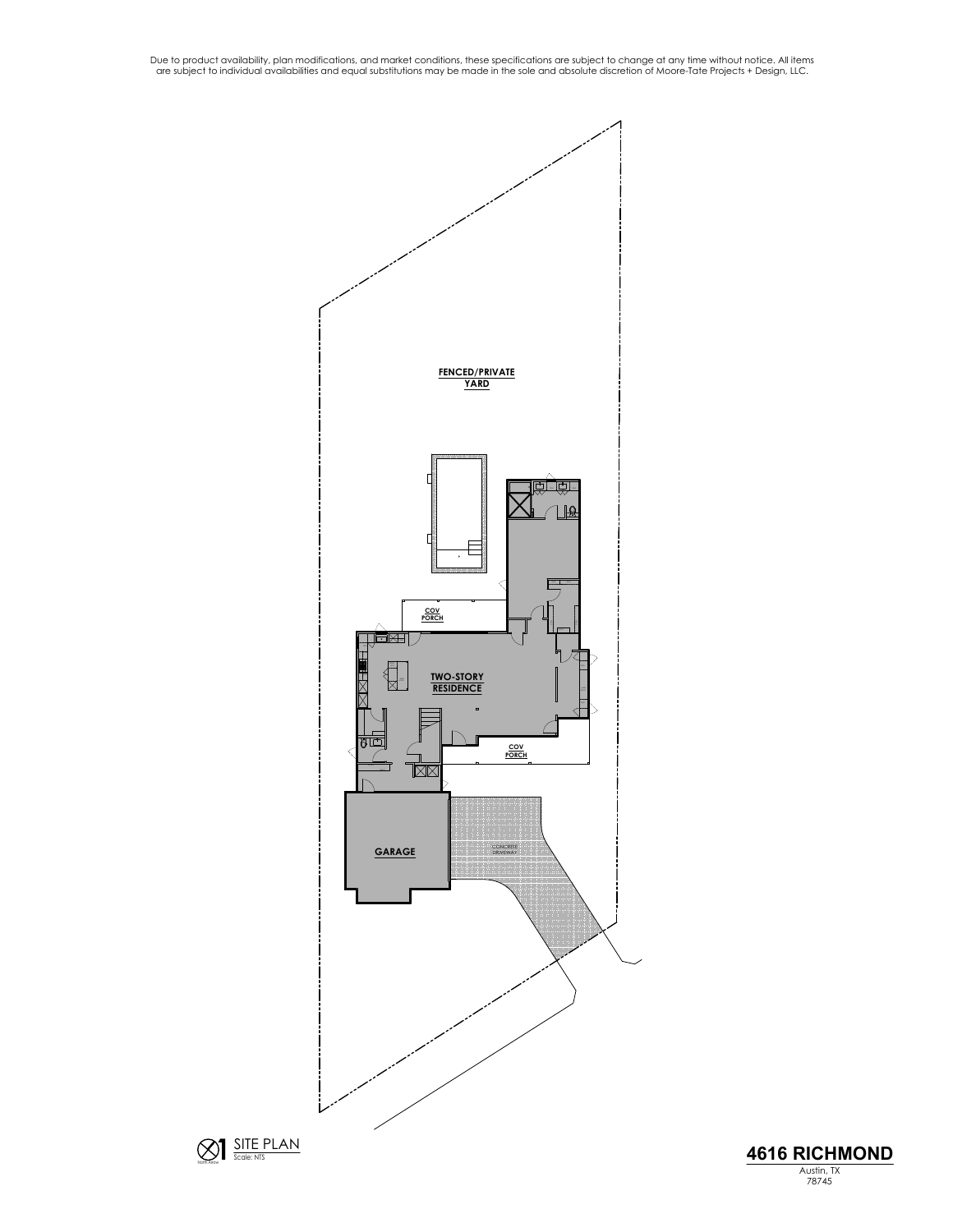Due to product availability, plan modifications, and market conditions, these specifications are subject to change at any time without notice. All items<br>are subject to individual availabilities and equal substitutions may